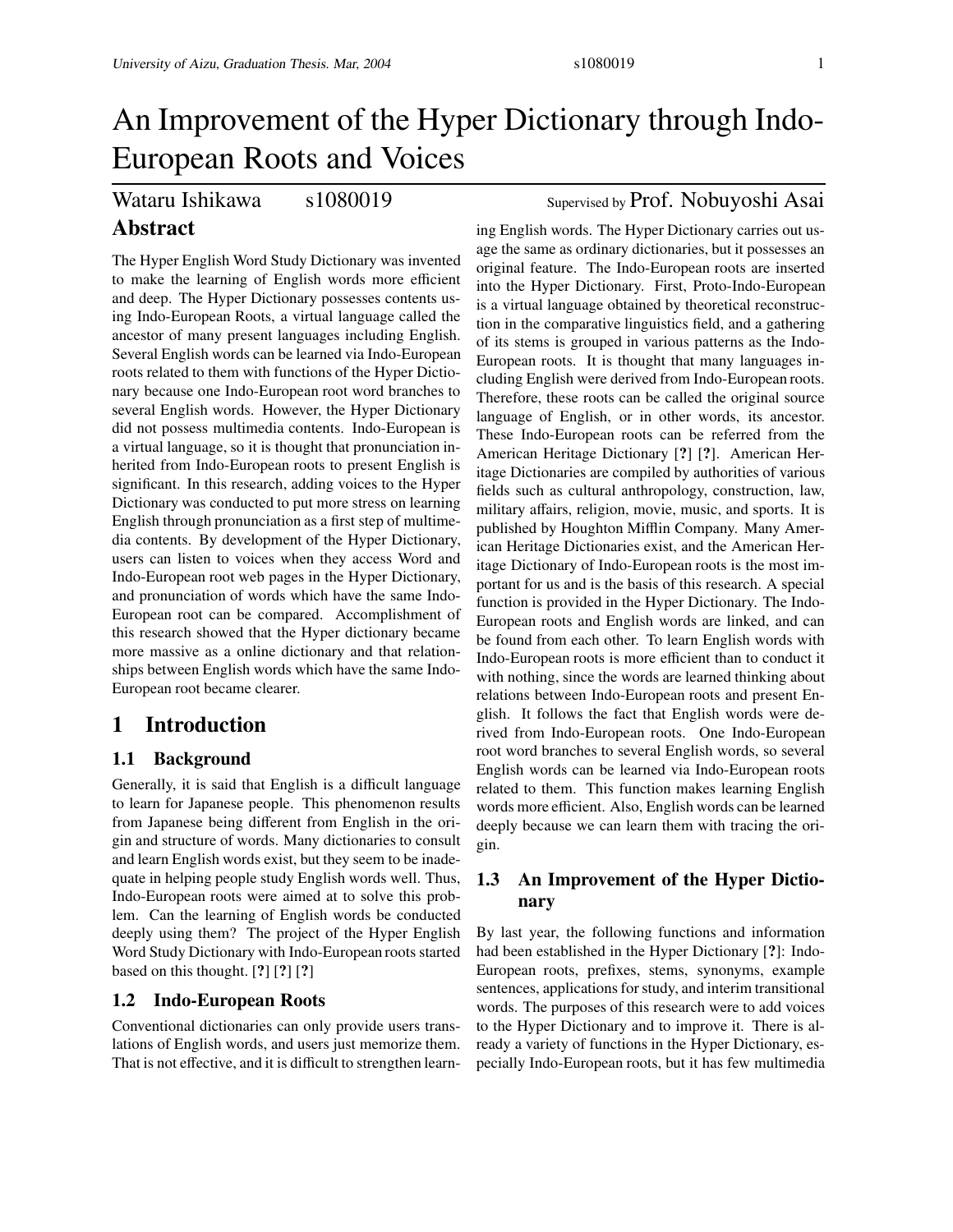functions, and it seemed that its contents were weak as an online dictionary. It is said that the best way to learn English is to speak English in general, and many books and websites about the great effectiveness of pronunciation are published [**?**] [**?**]. Indo-European is a virtual language, so it is thought that pronunciation inherited from Indo-European roots to present English is significant. Therefore, voices were added to the Hyper Dictionary, putting a stress on learning English. [**?**]



Figure 1: Indo-European Roots

### abdicate<sub>[81]</sub>

(王位などを)捨てる、退く

[用例] She was forced to abdicate the throne of Spain.



Figure 2: An Example Page of the Hyper Dictionary 2003

#### **2 Discussion**

### **2.1 An Environment of the Hyper Dictionary**

The Hyper Dictionary runs using several kinds of technology.

| <b>Operating System</b> | RedHat 9.0   |
|-------------------------|--------------|
| <b>JAVA</b> Version     | J2SDK1.4.2   |
| Web Server              | Apache2.0.47 |
| Servlet Container       | Tomcat4.1.27 |
| <b>RDB</b> Server       | MySQL4.0.16  |
| <b>JDBC</b> Driver      | mm.mysql     |

• The Base of the Hyper Dictionary

The base of the Hyper Dictionary consists of RedHat Linux 9.0 and JAVA language.

• Web Server: Apache

Apache<sup>1</sup> is Hyper Text Transfer Protocol (HTTP) web server software based on The National Center for Supercomputing Applications httpd Ver.1.3, and it is a free and open source. Although Apache is free software, it has high reliability and many functions, and it is said that the reliability and functions are not inferior to those of business web servers, such as the Microsoft Internet Information Server (IIS) and the iPlanet Web Server. Also, Apache has the best share of web servers all over the world.

• Java Source Pages (JSP)

JSP is text documentation which produces responses to user's requests from set protocols such as HTTP. It is mainly used to build web applications. The construction of JSP is that particular tags for JSP were embedded in Hyper Text Markup Language (HTML). The JSP container interprets these tags, and dynamic HTML pages were generated.

• Servlet

Servlet is a technology which builds dynamic contents. It is a class of JAVA, and the class possesses a function which manages requests from HTTP and sends responses.

• Servlet Container: Tomcat

<sup>1</sup> http://www.apache.jp/misc/download.html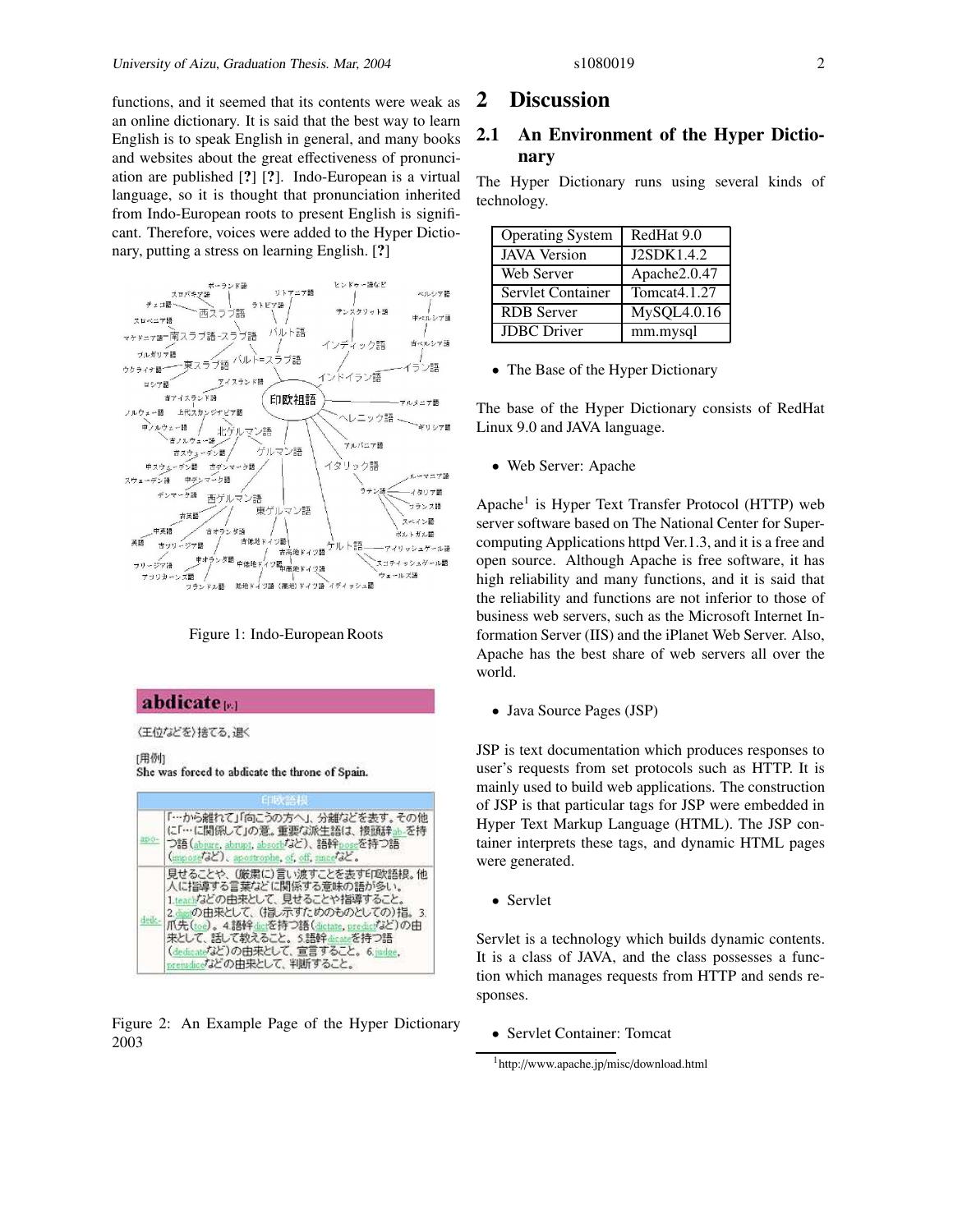Tomcat<sup>2</sup> is an openly developed web application server which runs Java servlet and JSP on a server machine. Sun Microsystems and Apache Software Foundation developed it together, and it is a reference implementation for Java 2 Platform Enterprise Edition, which is a platform in server side Java technology of Sun Microsystems.

• RDB Server: MySQL

 $MySQL<sup>3</sup>$  is the most popular open source Relational Database Management System (RDBMS) which is faster at searching for data than other RDBMSs in business. Also, that MySQL can accommodate to several platforms such as Unix, Linux, Microsoft Windows, Sun Solaris, Mac OS, and FreeRSD is an advantage.

• JDBC Driver: MySQL Connector

Java Database Connectivity (JDBC) is an Application Program Interface to access RDBMS from Java programs. Programs which are independent of the kind of database can be developed, but a driver adapted to each database must be introduced to that system in order to actually operate the JDBC. The driver is the JDBC Driver<sup>4</sup> . [**?**] [**?**] [**?**] [**?**]

### **2.2 About Adding Voices to the Hyper Dictionary**

#### **2.2.1 Background Information**

By last year, there were 10700 English words which could be looked up in the Hyper Dictionary, and more words should be added to it. A new list of 12813 words was distributed to the members of our laboratory, but it had mistakes in spelling, and some words in it overlapped with words which had already been exhibited in the Hyper Dictionary. Since voices must be obtained from a native English speaker to obtain genuine pronunciation of English words, a list of words which would be inserted into the latest Hyper Dictionary needed to be made as soon as possible. Hence, the first step in conducting this research was to make the list. Then the list which was constructed by checking overlaps and mistakes between the new 12813-word list and the old one, and it was sent to an English teacher at the University of Aizu to record his native voice on computer. The voice was made as one WAV file, a music file format, and submitted to me by my supervisor. However, the file had to be split into several files so that each file had only one pronunciation since the WAV file included pronunciation of many English words. It was conducted using free software, spwave for Windows<sup>5</sup>, My Wave Cutter<sup>6</sup>, and a shareware ALLREC SOUND cutter<sup>7</sup>. In addition, they were converted to MP3 files with CDex<sup>8</sup>, another music file format, and it is generally said that MP3 files have smaller volumes than WAV files, so they can be reproduced more efficiently.

#### **2.2.2 Implementation**

To reproduce voices, a technique of the Real Player<sup>9</sup> which is also free software was selected because it adapts to Windows and Linux. Old JSP files were improved to link to Real Player with new HTML, JAVA, and Javascript sources. Words requested by clients are read in the Hyper Dictionary, and new JSP files interpret strings of these words as names of voice files. Then, these voice files are reproduced. It is not only a method in which voice reproductions will start automatically when clients click voice icons on web pages of the Hyper Dictionary, but another method in which voices are reproduced by clients with software on client's computers after downloading voice MP3 files. However, in either event, clients need to obtain the Real Player software to listen to voices. Therefore a link to Real.com and a leading to download it were located on the top page of the Hyper Dictionary. [**?**] [**?**] [**?**] [**?**]



Figure 3: A Leading to Download the Real Player

 $^{2}$ http://jakarta.apache.org/

<sup>3</sup>http://www.mysql.com/

<sup>4</sup> http://www.mysql.com/products/connector-j/index.html/

<sup>5</sup>http://www.itakura.nuee.nagoya-u.ac.jp/people/banno/bannoj.html/

<sup>6</sup>http://hp.vector.co.jp/authors/VA007724/

<sup>7</sup>http://pine.zero.ad.jp/meronsoft/

<sup>8</sup>http://www.cdex.n3.net/lang/langcheck.php/

<sup>9</sup> http://www.jp.real.com/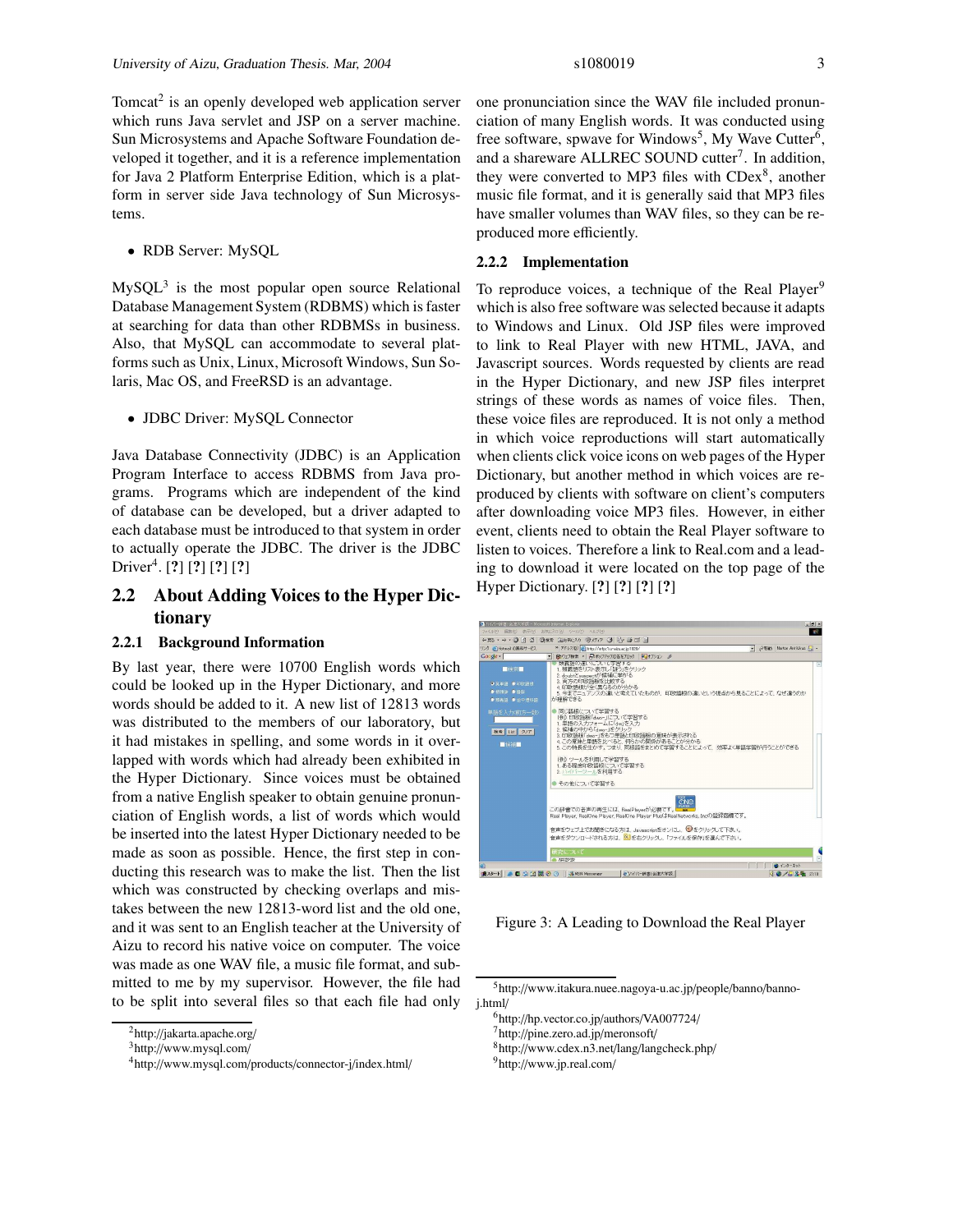## **3 Conclusion**

Clients can listen to voices when they access Words and Indo-European root web pages in the Hyper Dictionary. The Word pages have voice icons near the word searched by clients, and pronunciation can be listened to by clicking the icons. The Indo-European root web page shows a list of English words which have the same Indo-European root. Thus, voices were inserted into each word listed on the web page.

| abdicate $\mathbb{R}$ 10 |                                                                                                   |
|--------------------------|---------------------------------------------------------------------------------------------------|
| 〈王位などを〉捨てる、退く            | A voice MP3 file will be<br>downloaded.                                                           |
| [用例]                     | A voice reduction will start<br>automatically.<br>She was forced to abdieate the throne of Spain. |



Figure 4: A word page featuring voice of the Hyper Dictionary 2004

aus-輝くことを表す(aurorafaと)。easpfaとの由来として、(日が昇る方 向としての)東。 Pronunciations of words which have the same Indo-European root can be compared. の語根を ◎ オーロラ,極光,曙光 aurora あけぼのの、バラ色に輝く、極光の(ような)、曙光の ۰ aurora ような 東 ⊙ east  $_{\tiny \copyright}$ 《キリスト教》復活祭、イースター Easter

東の, 東部にある, 東からの eastern L.

Figure 5: An Indo-European Root page featuring Voice of the Hyper Dictionary 2004

#### **3.1 Evaluation**

The new Hyper Dictionary obtained a valuable function by the addition of voices to the Hyper Dictionary for users to enhance learning efficiency, and it became more massive as a online dictionary. We were able to recognize relationships and connections between Indo-European roots and present English words since pronunciations of words which have the same Indo-European root could be compared. In this research, relationships between English words which have the same Indo-European root became clearer. Hence, it was concluded that addition of voices was very profitable in the development of the Hyper Dictionary.

### **3.2 Future Work**

The Hyper Dictionary does not carry phonetic symbols. Therefore, the addition of them and their pronunciation to the Hyper Dictionary will be profitable certainly. Also, with gaining a foothold in addition of voices, dynamic improvements should be brought to the Hyper Dictionary by multimedia contents in the future.

## **Acknowledgement**

First, I would like to express my gratitude to my supervisor Prof. Nobuyoshi Asai for his great assistance in weekly meetings and personal sessions throughout my research. Also, I am grateful to Prof. Kenneth Cranker and prof. Takafumi Hayashi for providing his voice and making voice files. I received great cooperation from members of my laboratory, Mr. Owada, Mr. Otake, Mr. Matsumoto, and Mr. Takahashi. Finally, I am very thankful to my parents for support and encouragement throughout college.

### **References**

- [1] "Nihonno eigo kyouiku", http://www.geocities.co.jp/CollegeLife-Club/5117/page012.html/
- [2] "WR0160", http://world-reader.ne.jp/renasci/another/uzaku-990728.html/
- [3] "SPACE ALC", http://www.alc.co.jp/
- [4] C. Watkins, *The American Heritage Dictionary of Indo-European Roots Second Edition*, Houghton Mifflin Company, 2000.
- [5] M. S. Berube, *The American Heritage Dictionary of the English Language Fourth Edition*, Houghton Mifflin Company, 2000.